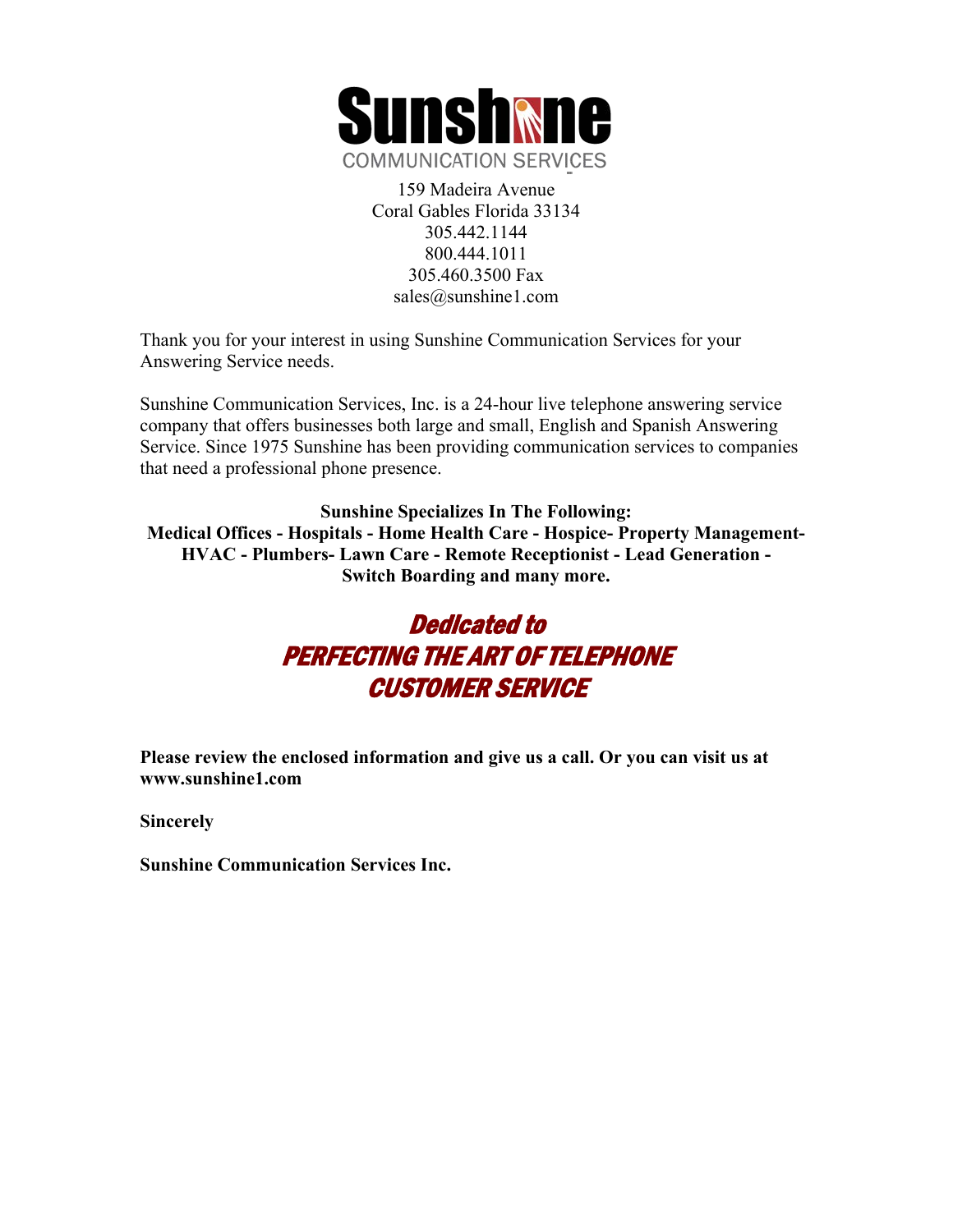

COMMUNICATION SERVICES

#### 159 Madeira Avenue Coral Gables Florida 33134 305.442.1144 800.444.1011 305.460.3500 Fax sales@sunshine1.com

### BILLING AND CONTACT INFORMATION

| Company Name:         |  |
|-----------------------|--|
| Address:              |  |
| City:                 |  |
| State:                |  |
| Zip Code:             |  |
| Telephone             |  |
| Number:               |  |
| Fax Number:           |  |
| Email:                |  |
| Primary Contact:      |  |
| <b>Contact Phone:</b> |  |
| Contact Email:        |  |
| Office Hours          |  |
| Years In              |  |
| <b>Business</b>       |  |
| # of Employees        |  |
| Go Green Email        |  |
| Address               |  |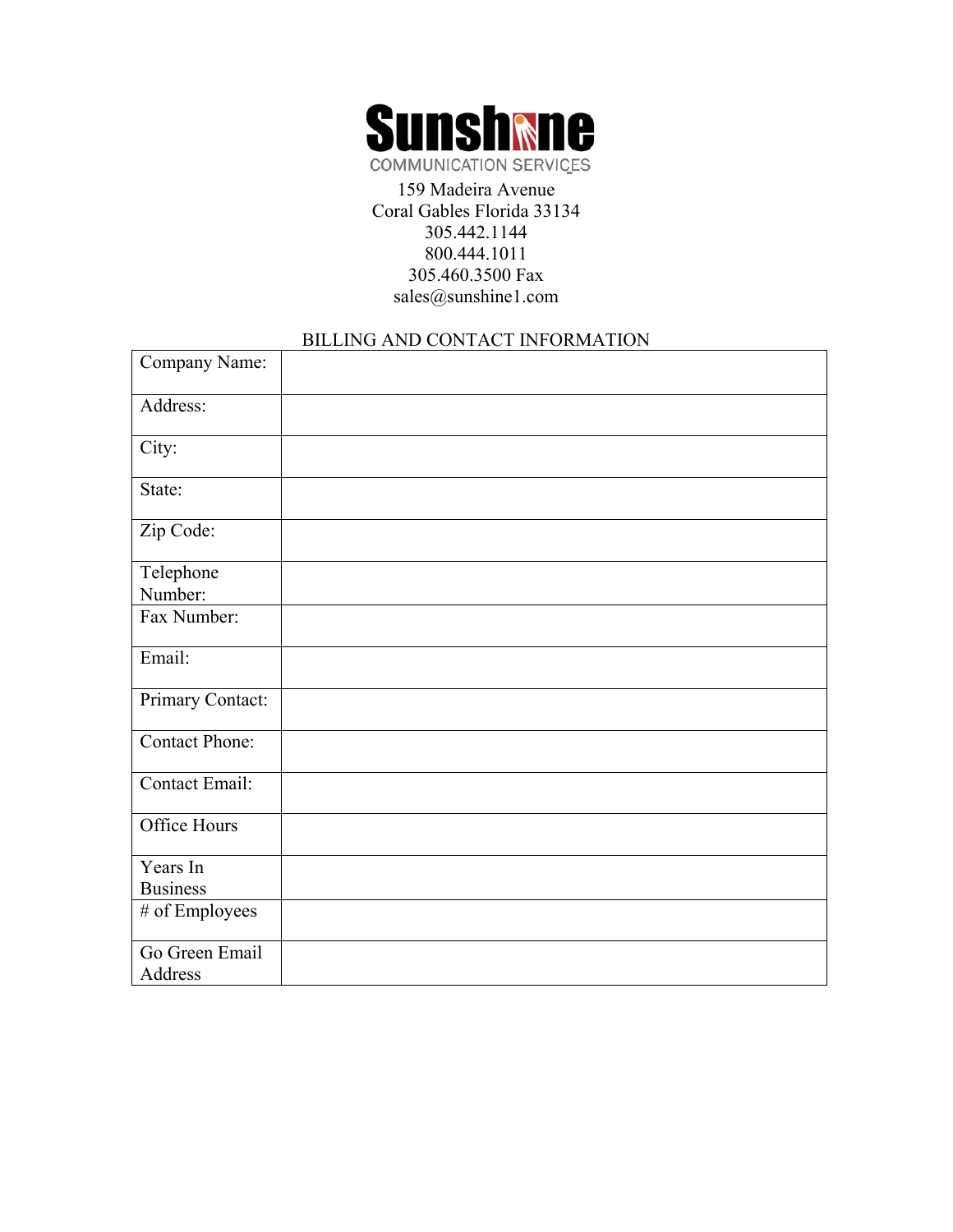

159 Madeira Avenue Coral Gables Florida 33134 305.442.1144 800.444.1011 305.460.3500 Fax sales@sunshine1.com

## Answering Service Rates and Charges

# Schedule A

**Recurring Charges** 

Please select the best rate plan for your needs by placing a check mark or use the Space Bar To Select.

| Check One         | Plan     | <b>Minutes</b> | Price    | Each Additional<br>Mintue | <b>Total Due</b><br>To Initiate<br>Service |
|-------------------|----------|----------------|----------|---------------------------|--------------------------------------------|
| $\Box$ Check Here | Silver   | 30             | \$39.95  | \$1.07                    | \$39.95                                    |
| $\Box$ Check Here | Gold     | 100            | \$90.00  | \$.97                     | \$90.00                                    |
| $\Box$ Check Here | Platinum | 200            | \$160.00 | \$.87                     | \$160.00                                   |
| $\Box$ Check Here | Diamond  | 320            | \$240.00 | \$.82                     | \$240.00                                   |

**All Rates Are Monthly**

#### **OUR MOST POPULAR PLAN IS THE PLATINUM PLAN**

**All Plans Include Setup Fees Deposits Emailing of Messages Texting of Messages Patching Call Transferring Client Web Access 24x7x365 Live Agents**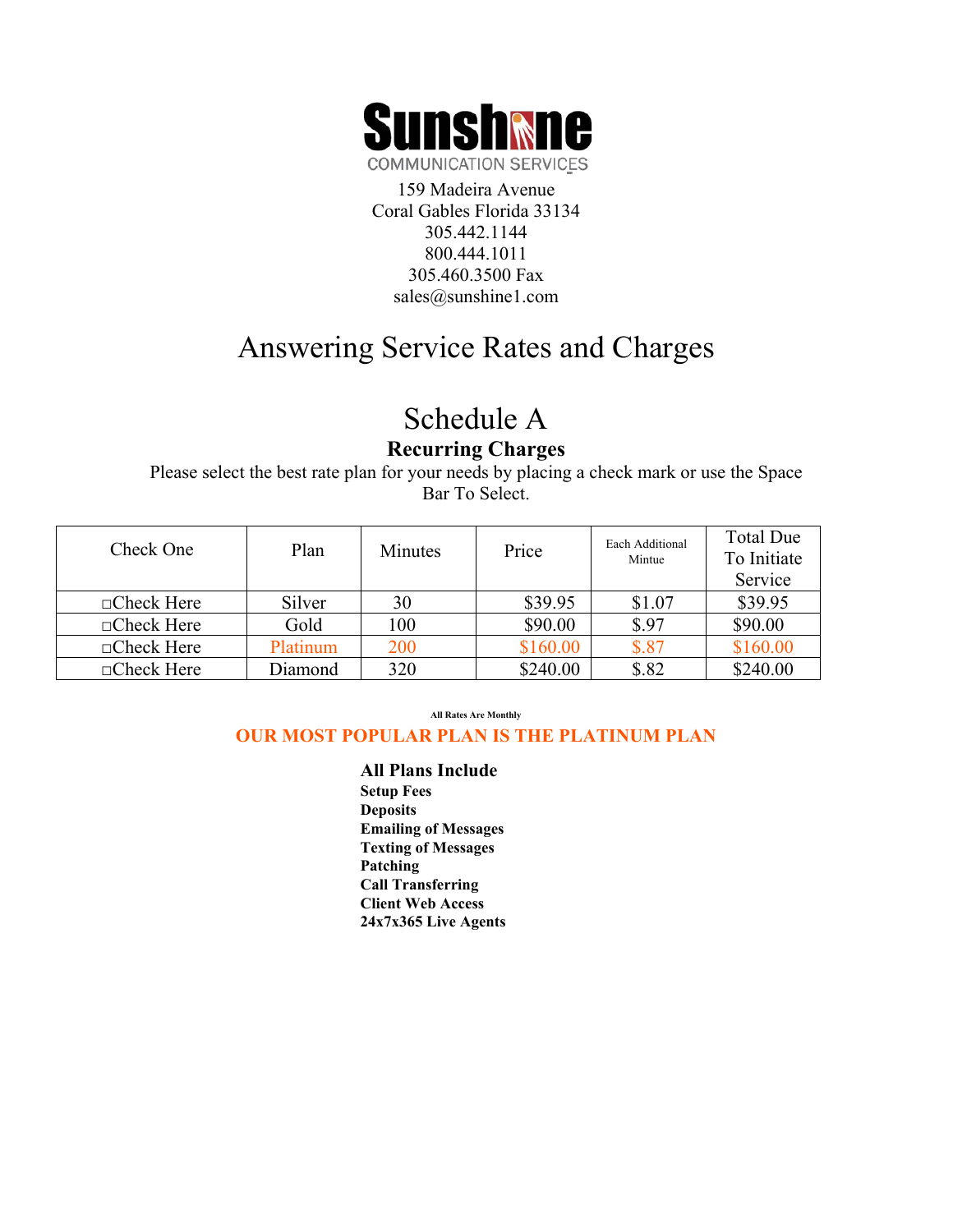

### **CUSTOM GENERAL CALL HANDLING INSTRUCTIONS**

**How would you like your phone answered? (i.e. "Thank you for calling the law office of John Smith"** 

**Answer Phrase: "**  $\blacksquare$ 

**Default Information on all messages will include: Time and Date of Call, Callers First and Last Name, Telephone Number With The Area Code, and a Brief Message** 

**Check The Box to choose additional information you would like our agents to ask your callers for.** 

 $\mathcal{L}_\mathcal{L} = \mathcal{L}_\mathcal{L} - \mathcal{L}_\mathcal{L}$ 

**□Email Address □Is This An Emergency? □Best Time To Be Called Back □Person They Are Calling For (Provide Contact List on Next Page) □Cell Phone Number □Address □Fax Number □Company Name □Hospital Name □Other**

**What method would you prefer when being contacted with messages? (Check one or more by placing a check mark) □Phone □Fax □**Email **□**Text Message **□**Alpha or Digital Beeper **□Direct Transfer or Patch (Note: Additional fees may apply) □Secure Messaging App(Note: Additional fees may apply)**

**On Call Schedules:** 

**Do you have or use an on call schedule for your office? □YES □No If yes, please provide a copy of the first on call schedule or attach a copy. The preferred format for**

**on call schedules is Excel. Sunshine will be happy to assist with formatting an on call Excel On Call form for you.**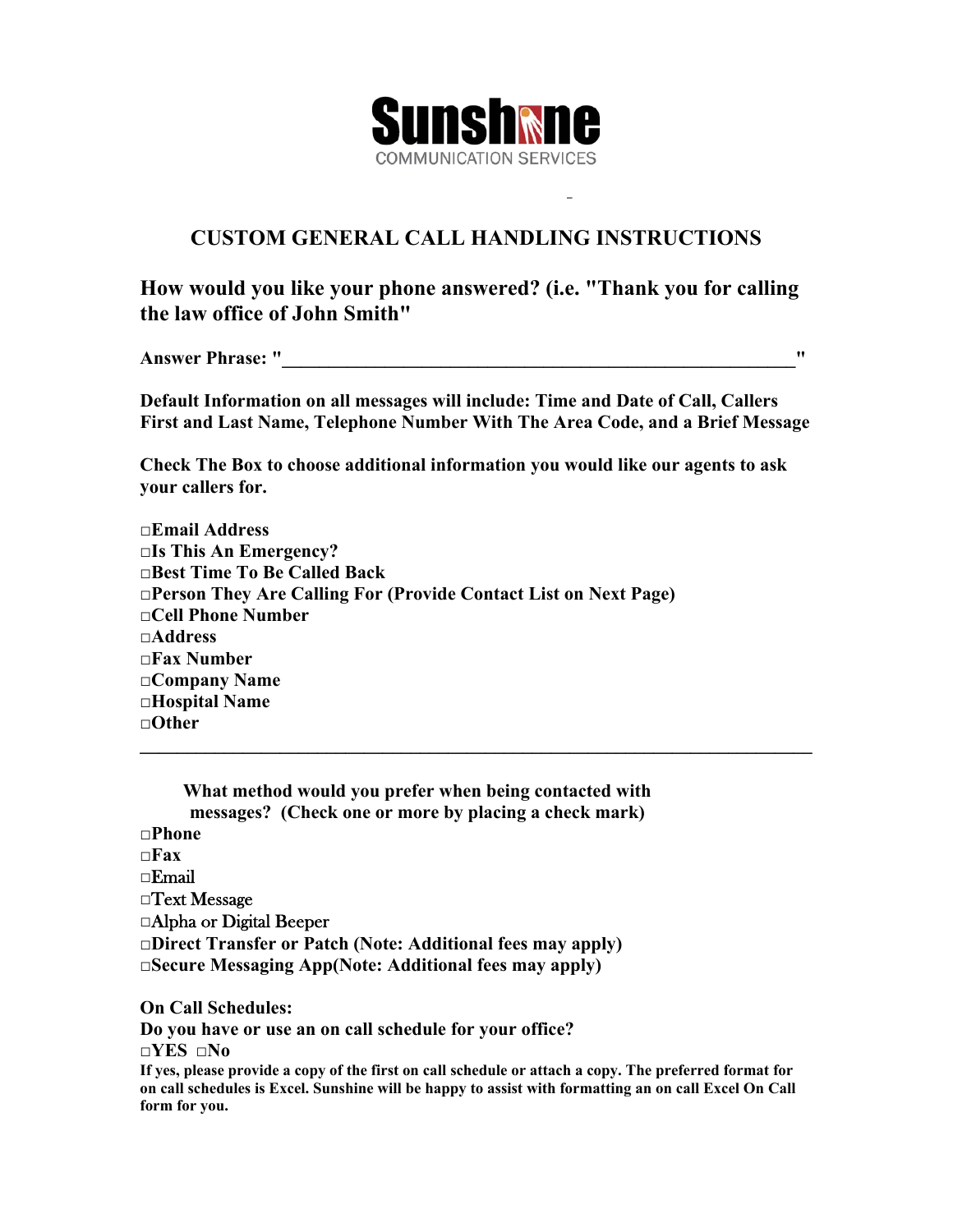

159 Madeira Avenue Coral Gables Florida 33134 305.442.1144 800.444.1011 305.460.3500 Fax sales@sunshine1.com

Contact List For Messages

| Contact Info         | Contact 1 | Contact 2 | Contact 3 | Contact4 |
|----------------------|-----------|-----------|-----------|----------|
| Name                 |           |           |           |          |
| Cell Phone & Carrier |           |           |           |          |
| Home Phone           |           |           |           |          |
| Email Address        |           |           |           |          |
| Pager Number         |           |           |           |          |

For additional CONTACTS please provide a list. Preferable in an Excel sheet.

Please use this space to provide a brief description of your companies business and the call types you expect to get.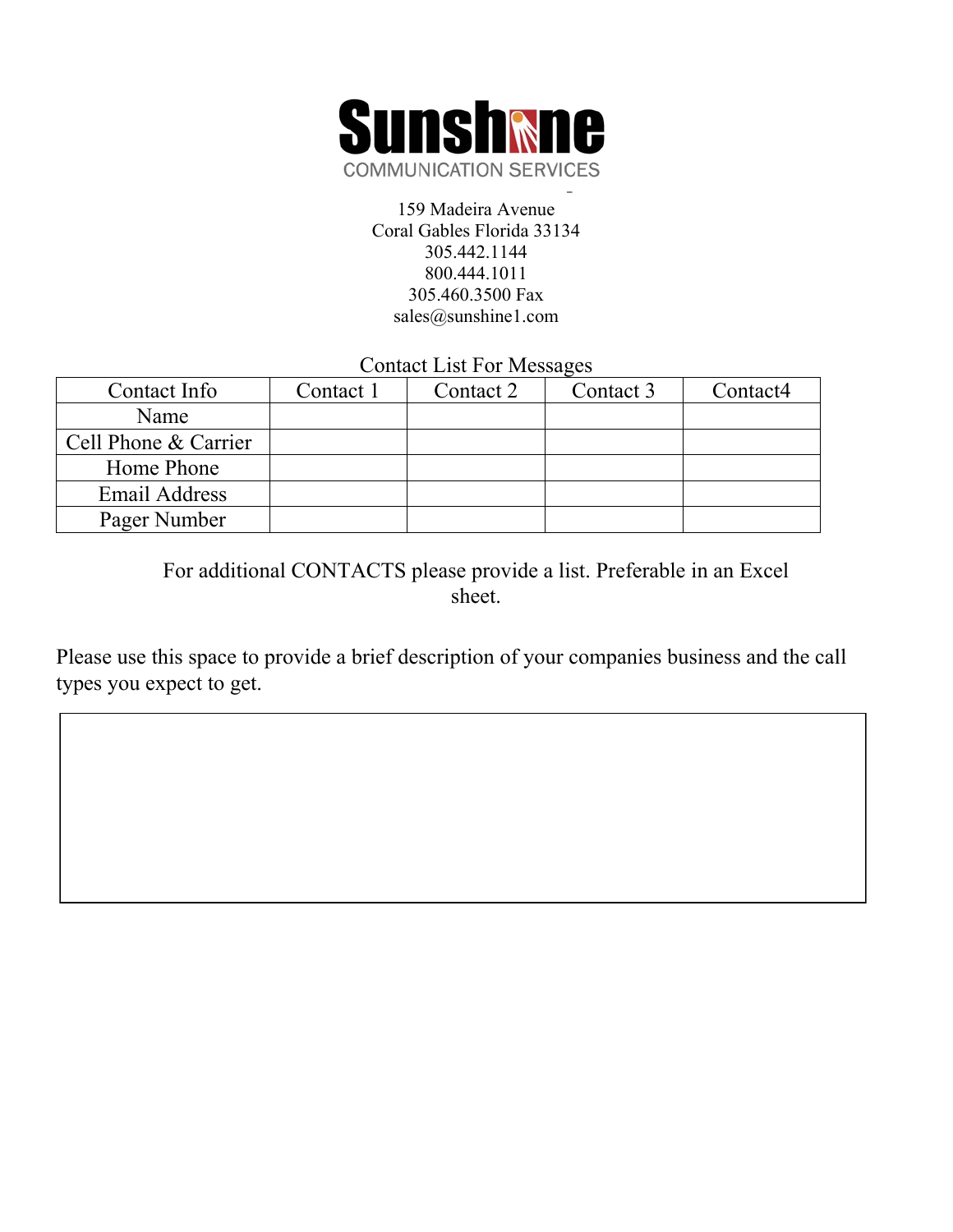

159 Madeira Avenue Coral Gables Florida 33134 305.442.1144 800.444.1011 305.460.3500 Fax sales@sunshine1.com

### **Payment Authorization**

Date:  $\qquad \qquad$ 

I, \_\_\_\_\_\_\_\_\_\_\_\_\_\_\_\_\_\_ AUTHORIZE Sunshine Communication Services to charge my credit card for VISA, MASTERCARD, AMERICAN EXPRESS, DISCOVER(Circle one) \$ (Enter amount from total due above). This may be for initiating services with Sunshine Communication Services of for an amount due on an established account. I also agree that these charges are UNDISPUTABLE and I will not have my credit card company reverse any of these charges.

| CVV                       |
|---------------------------|
|                           |
|                           |
|                           |
| Pay By Check              |
| <b>Routing Number</b>     |
| Federal Tax Id(Companies) |
|                           |
|                           |
|                           |
|                           |

I would like to use the above information with Sunshine Communication Services to automatically pay my recurring billing invoices.

Auto Pay:  $\Box$  YES  $\Box$  NO